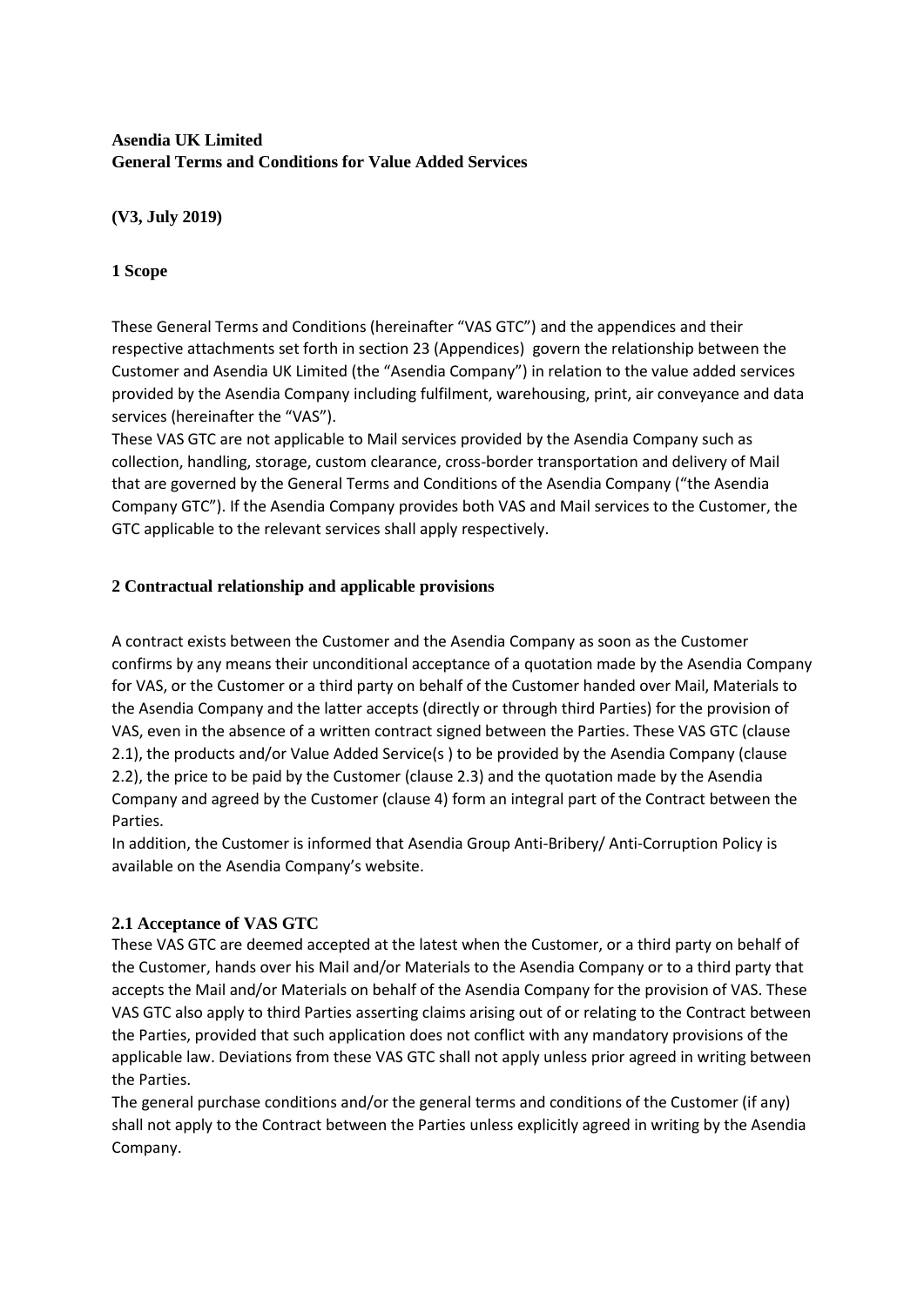#### **2.2 Product and Service Specifications**

The products and services offered by the Asendia Company are described in the latest version of its brochures, user guides and factsheets (hereinafter the "Product and Service Specifications") or in any other means of communication of the Asendia Company. These Product and Service Specifications form an integral part of the Contract between the Parties. In case of any conflict, inconsistency or discrepancy between the wording of the Product and Service Specifications and the present VAS GTC, the terms of the VAS GTC shall prevail.

#### **2.3 Prices**

The applicable prices relating to the Value Added Services are communicated to the Customer by the Asendia Company.

#### **3 Definitions**

|  |  | 3.1In these VAS GTC, the terms listed below are used with the following meaning: |
|--|--|----------------------------------------------------------------------------------|
|--|--|----------------------------------------------------------------------------------|

| <b>Term</b>     | <b>Meaning</b>                                                                                                                                                                                                                                                                                                                                                                                                                                                                                                                                                                                                                                                                 |  |
|-----------------|--------------------------------------------------------------------------------------------------------------------------------------------------------------------------------------------------------------------------------------------------------------------------------------------------------------------------------------------------------------------------------------------------------------------------------------------------------------------------------------------------------------------------------------------------------------------------------------------------------------------------------------------------------------------------------|--|
| Carrier         | A carrier nominated by the Asendia Company or a carrier otherwise<br>nominated by the Customer and agreed in writing by the Asendia<br>Company.                                                                                                                                                                                                                                                                                                                                                                                                                                                                                                                                |  |
| Customer        | The natural person, or legal entity for whom the Asendia Company<br>has agreed to provide VAS.                                                                                                                                                                                                                                                                                                                                                                                                                                                                                                                                                                                 |  |
| Asendia Company | Asendia UK Limited whose registered office is at c/o Squire Patton<br>Boggs, Rutland House, 148 Edmund Street, Birmingham, United<br>Kingdom, B3 2JR and whose principal place of business is at Unit 12,<br>The Heathrow Estate, Silver Jubilee Way, Hounslow, Middlesex, TW4<br>6NF, United Kingdom.                                                                                                                                                                                                                                                                                                                                                                         |  |
| Contract        | The contract between the Asendia Company and the Customer for<br>the provision of VAS strictly in accordance with these terms and<br>conditions.                                                                                                                                                                                                                                                                                                                                                                                                                                                                                                                               |  |
| Dangerous Goods | Article, materials, goods and liquids identified as dangerous goods in<br>the<br>Technical instructions issued by the International Civil<br>$\bullet$<br>Aviation Organization (ICAO),<br>Dangerous goods regulations of the International Air<br>$\bullet$<br><b>Transport Association (IATA)</b><br>International Maritime Dangerous Goods (IMDG) Code,<br>٠<br>European Agreement concerning the International Carriage<br>$\bullet$<br>of Dangerous Goods by Road (ADR) and<br>Universal Postal Union (UPU) Convention and its regulations<br>$\bullet$<br>In their versions as amended from time to time<br>Convention concerning International Carriage by Rail (COTIF) |  |
| Delivery        | Delivery by the Asendia Company to the Carrier.                                                                                                                                                                                                                                                                                                                                                                                                                                                                                                                                                                                                                                |  |
| Mail            | Letters, documents, goods, parcels, newspapers and magazines<br>packaged and addressed in accordance with the Asendia Company's                                                                                                                                                                                                                                                                                                                                                                                                                                                                                                                                                |  |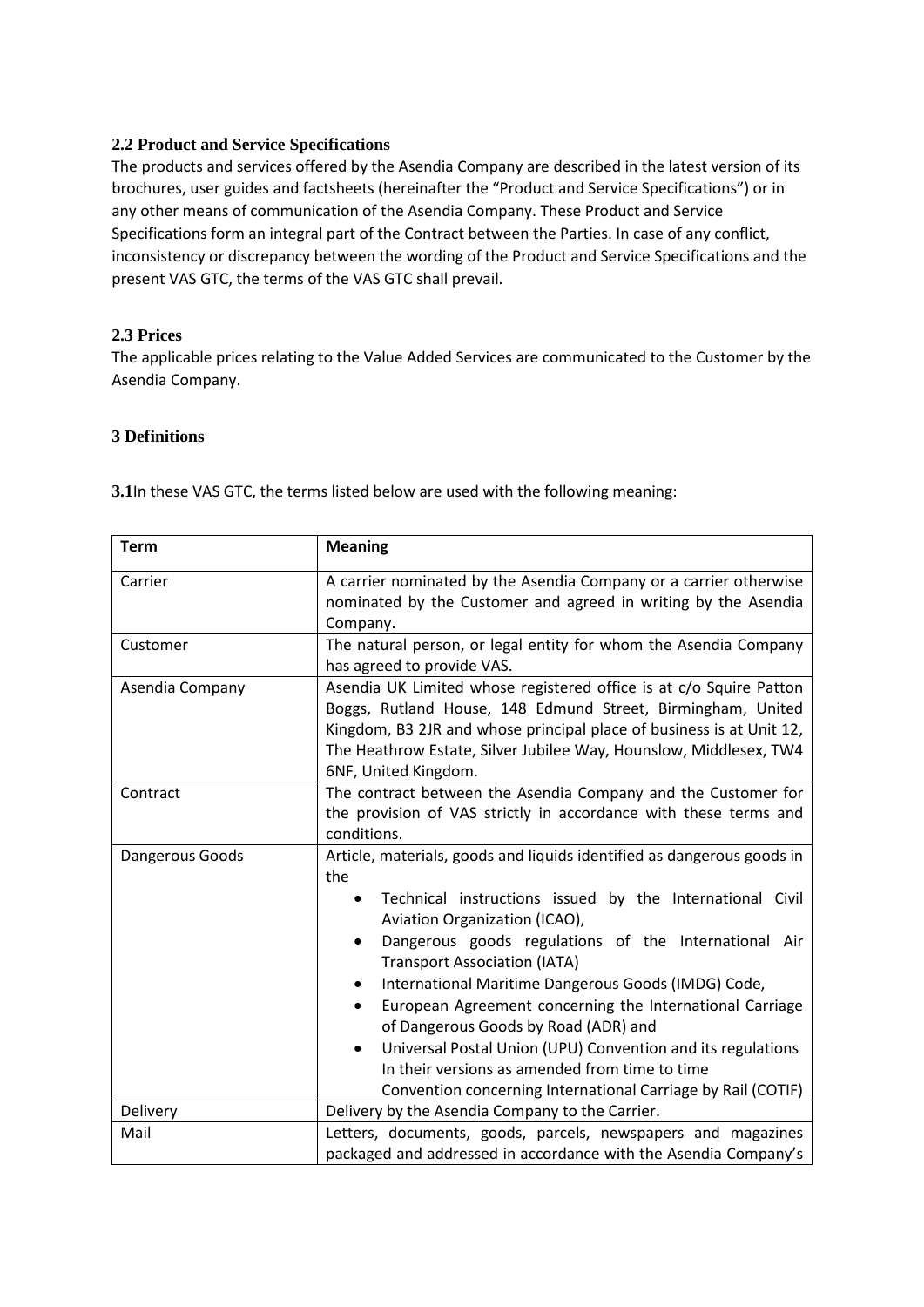|                      | specifications. Mail may also be unpackaged and/or unaddressed if       |  |
|----------------------|-------------------------------------------------------------------------|--|
|                      | the Service provides for this.                                          |  |
| <b>Excluded Mail</b> | Items excluded from carriage under clause 5.4 and 7.1 of Asendia GTC    |  |
|                      | Including items that are subject to legal export restrictions or        |  |
|                      | prohibitions and items that are sent to or by a person who is subject   |  |
|                      | to embargo rules and international sanctions as specified by the        |  |
|                      | United Nations, the European Union, or any national law, regulation     |  |
|                      | or policy, such as the US "SDN" (Specially Designated National) list    |  |
|                      | issued by OFAC or any other similar sanction list.                      |  |
| <b>Materials</b>     | Marketing advertising promotional fulfilment, goods, data and other     |  |
|                      | materials provided or approved by the Customer for the provision of     |  |
|                      | the VAS Services to the Customer by the Asendia Company, including      |  |
|                      | printed matters produced by the Asendia Company on behalf of the        |  |
|                      | Customer.                                                               |  |
| Party or Parties     | The parties to the Contract, i.e. the Customer or the Asendia           |  |
|                      | Company individually ("a Party") or together ("the Parties").           |  |
| <b>Personal Data</b> | Data which may be linked to an identified or identifiable natural       |  |
|                      | person.                                                                 |  |
| Price                | The price charged by the Asendia Company to the Customer for the        |  |
|                      | provision of VAS set out in or determined in accordance with the        |  |
|                      | Contract.                                                               |  |
| <b>TUPE</b>          | A transfer of undertakings (Protection of Employment) according to      |  |
|                      | UK law.                                                                 |  |
| <b>VAS</b>           | The services provided by the Asendia Company directly or indirectly     |  |
|                      | to the Customer described in clause 1 of this VAS GTC.                  |  |
| Warsaw/Montreal      | The Warsaw Convention of 12 October 1929 for the Unification of         |  |
| Conventions          | Certain Rules relating to International Carriage by Air, as amended by  |  |
|                      | the Hague Protocol of 28 September 1955 and by the Montreal Protocol    |  |
|                      | No. 4 of 25 September 1975 or the Montreal Convention of 28 May 1999    |  |
|                      | for the Unification of Certain Rules for International Carriage by Air. |  |

### **4 Estimates, Quotations and the Contract**

**4.1** A quotation given by the Asendia Company is an offer to supply VAS to the Customer and acceptance of the offer shall be binding on the Asendia Company when accepted in writing by the Customer in the conditions described above in clause 2. Any such Contract shall be made only on these terms and conditions.

**4.2** A quotation provided by the Asendia Company for the provision of VAS is subject to sight by the Asendia Company of Materials being suitable for the provision of the VAS for which the quotation was provided. If the Materials received by the Asendia Company after entering into the Contract are unsuitable, the Asendia Company reserves the right in its absolute discretion to amend the terms and conditions relating to the Contract including but not limited to amending the Price and any dates relating to Delivery or to terminate the Contract.

**4.3** Quotations given to the Customer for the provision of VAS are valid for thirty (30) days and are exclusive of any VAT for which the Customer shall be additionally liable at the applicable rate.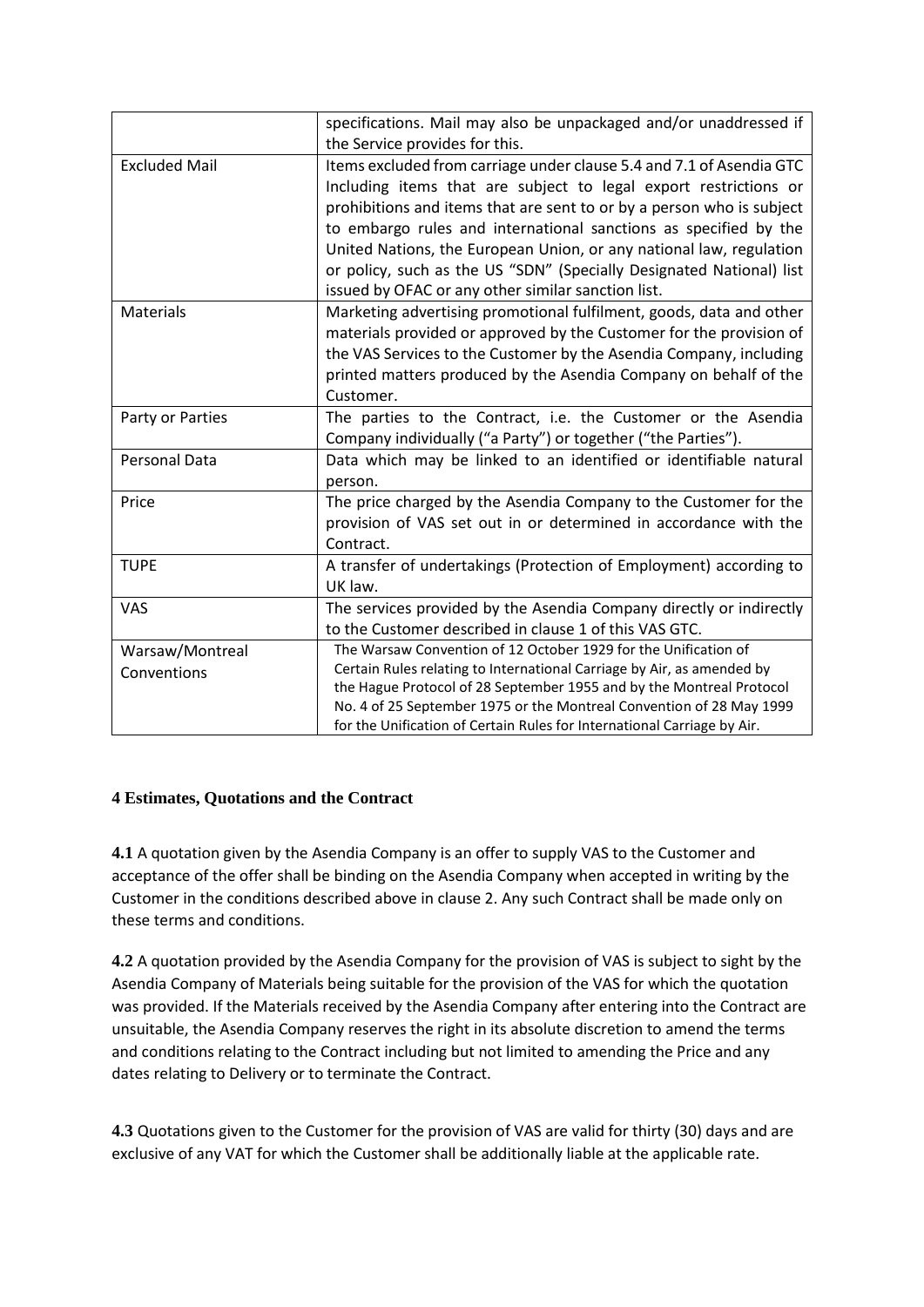**4.4** The Price set out in the quotation is based on a uniform run of the Materials of the quantity requested. Any variation in the quantity will give rise to a variation in the Price in accordance with rates set out in the quotation or otherwise as published by or available from the Asendia Company.

**4.5** Further details about the Asendia Company's VAS and advice or recommendations about its provision or utilisation may be made available on written request.

### **5 Price and Payment**

#### **5.1 Charges and terms of payment**

Unless different terms of payment have been agreed between the Customer and the Asendia Company, the Customer undertakes to pay the Asendia Company the price (including all charges, duties, taxes and/or value added tax if applicable) of the Services in advance or, at the latest, when he hands over the Mail and/or Materials to the Asendia Company.

If the Customer hands over Mail and/or Materials to the Asendia Company for the provision of VAS on a regular basis, the Parties may agree on payment by invoice. Unless a different payment term has been agreed in writing, invoices are payable within seven (7) days from the date of the invoice of the Asendia Company.

The Customer accepts the Asendia Company's data as the basis for invoicing. If the Customer's data differ from the data recorded by the Asendia Company, those of the Asendia Company are authoritative. If only the Asendia Company has electronic or physical data, the Customer shall acknowledge them as the basis for invoicing.

The Asendia Company is entitled to require at any time (and specifically in case of payment by invoice) any specific securities or guarantees and any financial information as necessary to verify the Customer's solvency, particularly if:

- the Customer has or moves his place of residence or business abroad,
- the Customer's solvency is in doubt,
- the Customer has not or does not observe payment terms,
- the Asendia Company has already suffered a loss attributable to the Customer.

#### **5.2 Default of payment**

In case of default of payment (e.g. in case of late payment, partial payment or any rejection of a payment order), the Asendia Company shall charge the Customer, without any further notice, a default interest and a compensation for recovery costs. Unless a specific default interest rate is required by the applicable law in the country of registration of the Asendia Company, the rate of the default interest shall be of 8% above the Bank of England base interest rate until full and final payment of the amounts due (the principal sum due and all applicable taxes, duties, levies or charges specified in the invoice).

The compensation for recovery costs shall be charged to the Customer according to the legislation in force in the United Kingdom, without prejudice to the right of the Asendia Company to be indemnified for any additional costs such as attorney fees and debt collection agency fees. In order to ensure the Asendia Company against non-payment, the Customer acknowledges that the Asendia Company shall have a lien on all Mail and Materials handed over to the Asendia Company and which is in the possession of the Asendia Company and authorizes expressly the latter, in whatever way the Asendia Company consider appropriate, to retain the Mail and Materials until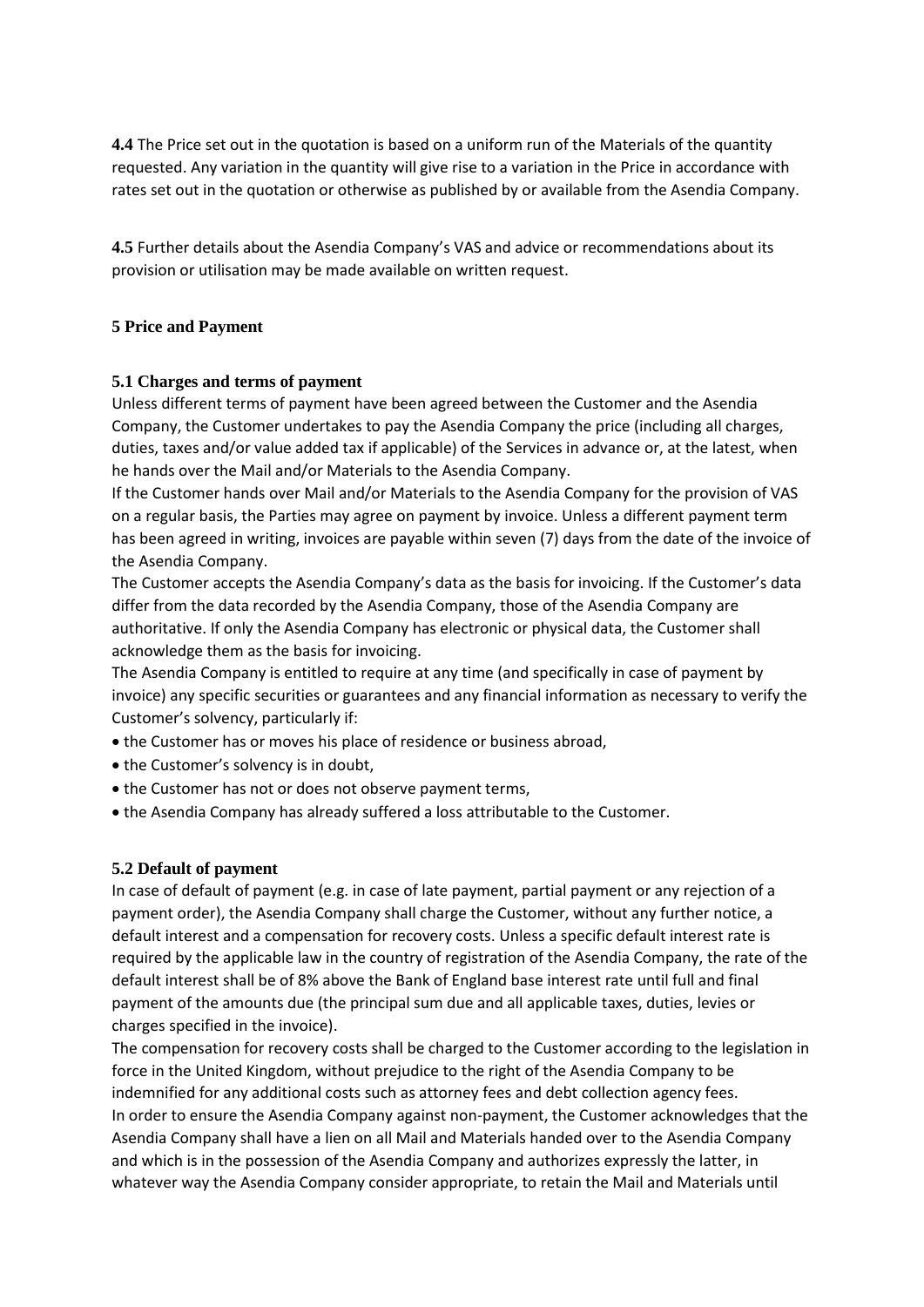complete payment of any sum due by the Customer and/or to sell or to destroy the Mail and Materials in order to recover the sums due by the Customer. In any case, the Asendia Company has the right to shorten the payment term or to ask the Customer to pay immediately without giving a reason.

#### **5.3 Offset**

The Customer shall not be entitled to set off any claim it may have against the Asendia Company against any money due to the Asendia Company, unless the claim of the Customer is undisputed or has been confirmed in a final non appealable judgment.

#### **6 Provision of Materials**

**6.1** The Customer shall at its own expense provide the Asendia Company with Materials of adequate quantity for the provision of the Asendia Company's VAS. For fulfilment and printing Services, the Customer shall provide the Asendia Company with an excess volume of 3% of Materials for machinery spoilage (unless otherwise agreed in writing). The Customer shall also provide a delivery note describing each type Materials and relevant quantities delivered to the Asendia Company for the provision of VAS.

If the Asendia Company has agreed to print any text or image the Customer shall supply such text in a media agreed by the Parties. The Customer shall ensure and be responsible for the accuracy of such text and image and their compliance with law.

The Asendia Company shall have the right but not the obligation to correct any typographical or other errors or omissions in any Materials printed by the Asendia Company without any liability to the Customer.

**6.2** The Asendia Company reserves the right in its absolute discretion to reject any Materials provided or specified by the Customer which appear in the opinion of the Asendia Company to be unsuitable for the provision of VAS.

In particular, the Asendia Company shall reject any Materials that would be included in the list of Excluded Mail (including Dangerous Goods) or Valuable goods as defined in the General Terms and Conditions of the Asendia Company (please see Asendia GTC applicable to Mail available on the Asendia Company's website: www.asendia.co.uk). The Customer agrees that the Asendia Company is authorized at its sole discretion to return, remove, dispose or destruct at the Customer's costs any Dangerous Goods included in the Materials handed over to the Asendia Company.

The Customer is fully informed that he remains fully responsible towards the Asendia Company and any third party in the case when Excluded Mail, and in particular Dangerous Goods is handed over to the Asendia Company.

Consequently, the Customer shall hold harmless and indemnify the Asendia Company against any claim, damage, litigation, costs, expenses and other financial consequences caused by breach of contract, negligence, tort or breach of statutory duty, independently from the control that the Asendia Company or its sub-contractors may conduct for the provision of the Services, such as scanning the Goods or x-ray controls for air conveyance Services.

The Asendia Company shall not be required to print, distribute or handle any Materials which in its reasonable opinion may be illegal, indecent or libellous or might infringe any third party rights or cause the Asendia Company to incur any criminal or tortuous liability. The Customer shall under no circumstances hand over to the Asendia Company any dangerous Materials that may hurt, damage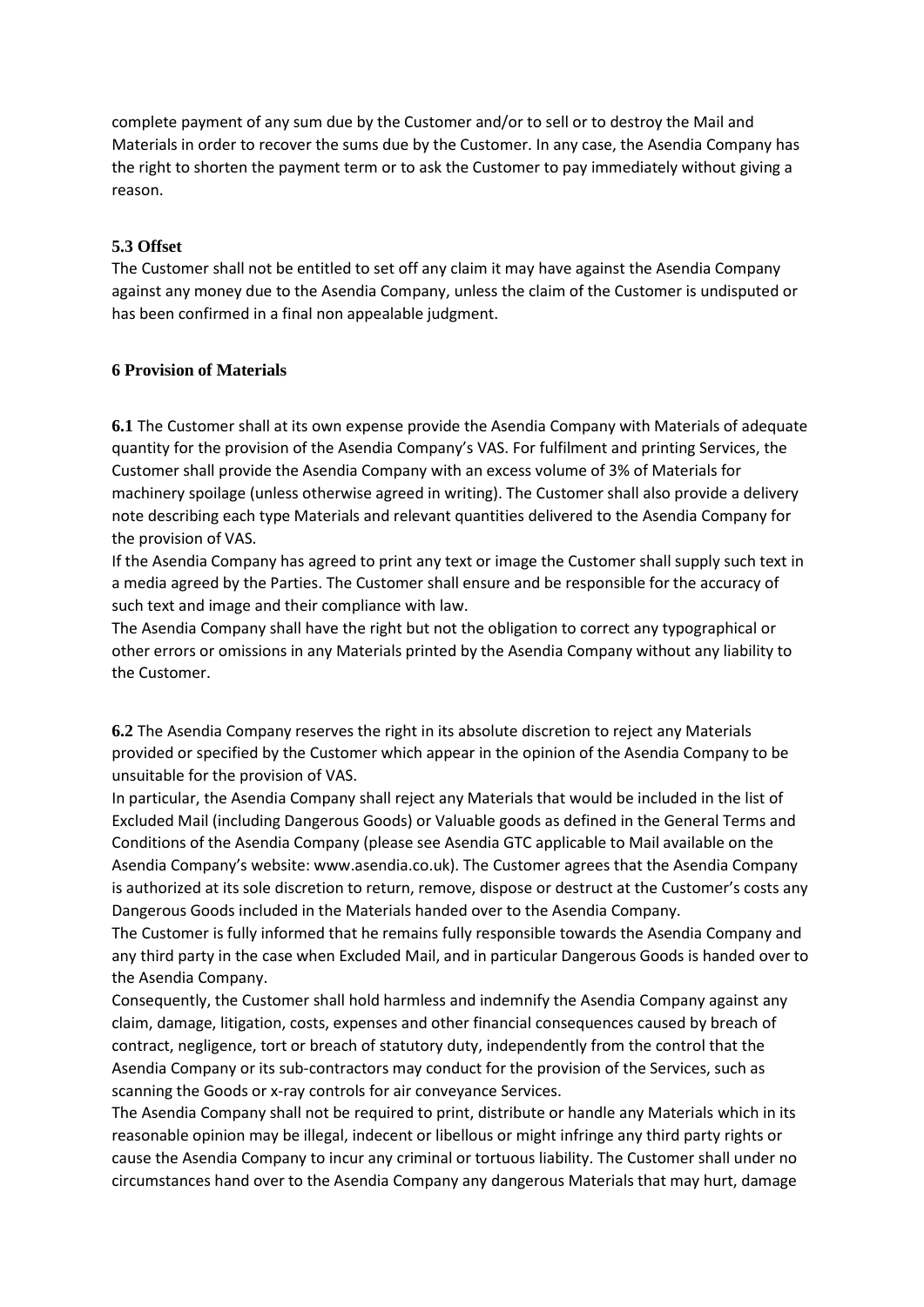or endanger the employees, subcontractors or any third party.

By exception, the Asendia Company may prior agree in writing to receive and process certain dangerous goods, duly identified, for which safety measures have been agreed upon between the Asendia Company and the Customer in compliance with legal requirements and subject the appropriate packaging and labelling are used and safety material sheets are supplied by the Customer for the relevant dangerous goods handed over to the Asendia Company. The Asendia Company may decide to agree to any such exception at its absolute discretion and subject to the prior provision by the Customer of all the relevant documentation (safety material sheet…). The Customer shall hold harmless and indemnify the Asendia Company in respect of any claims, damages, costs and expenses whatsoever arising out of such above matters. The Customer warrants that the Materials will not infringe the copyright or other rights of any third party and will not constitute counterfeiting items. The Customer shall indemnify the Asendia Company against any losses, damages, costs, expenses or other claims arising from any such infringement. The Asendia Company shall be under no obligation to examine Materials supplied by the Customer as to quality or quantity or as to the accuracy, legality or suitability of any printed matter or logo thereon.

### **7 Proofs**

**7.1** A proof of any text to be printed by the Asendia Company shall be sent to the Customer. The Customer shall amend the proof if necessary, sign, date and return it to the Asendia Company to confirm approval of the proof. The Customer understands and agrees that any unreasonable delay in the return of the proof may result in a delay in Delivery.

**7.2** Upon request of the Customer, the Asendia Company shall send to the Customer a first proof of the run of any printing which the Customer shall amend if necessary, sign, date and return to the Asendia Company to confirm approval of the proof. The Customer understands and agrees that any unreasonable delay in the return of the proof may result in a delay in Delivery.

**7.3** If further amendments and proofs are required due to errors made by the Customer or a third party or if the Customer requires further amendments including but not limited to alterations in style type of printing ink or method of packaging the Customer will be liable for the costs incurred and the Price shall be amended accordingly. The Asendia Company will provide proof of the run or the printing at the Customer's approval as set out in clauses 7.1 and 7.2.

**7.4** The Customer understands and agrees that the Asendia Company will not be responsible for any error in a proof which has been approved by the Customer and such error shall not entitle the Customer to reject all or any of the Materials or to terminate the Contract.

### **8 Materials and Storage/Access to Asendia premises**

**8.1** As soon as practical after entering into the Contract the Parties shall agree a date or dates for the Delivery of the Materials by or on behalf of the Customer to the Asendia Company. If no date or dates can be agreed the Asendia Company shall inform the Customer of a delivery date or dates to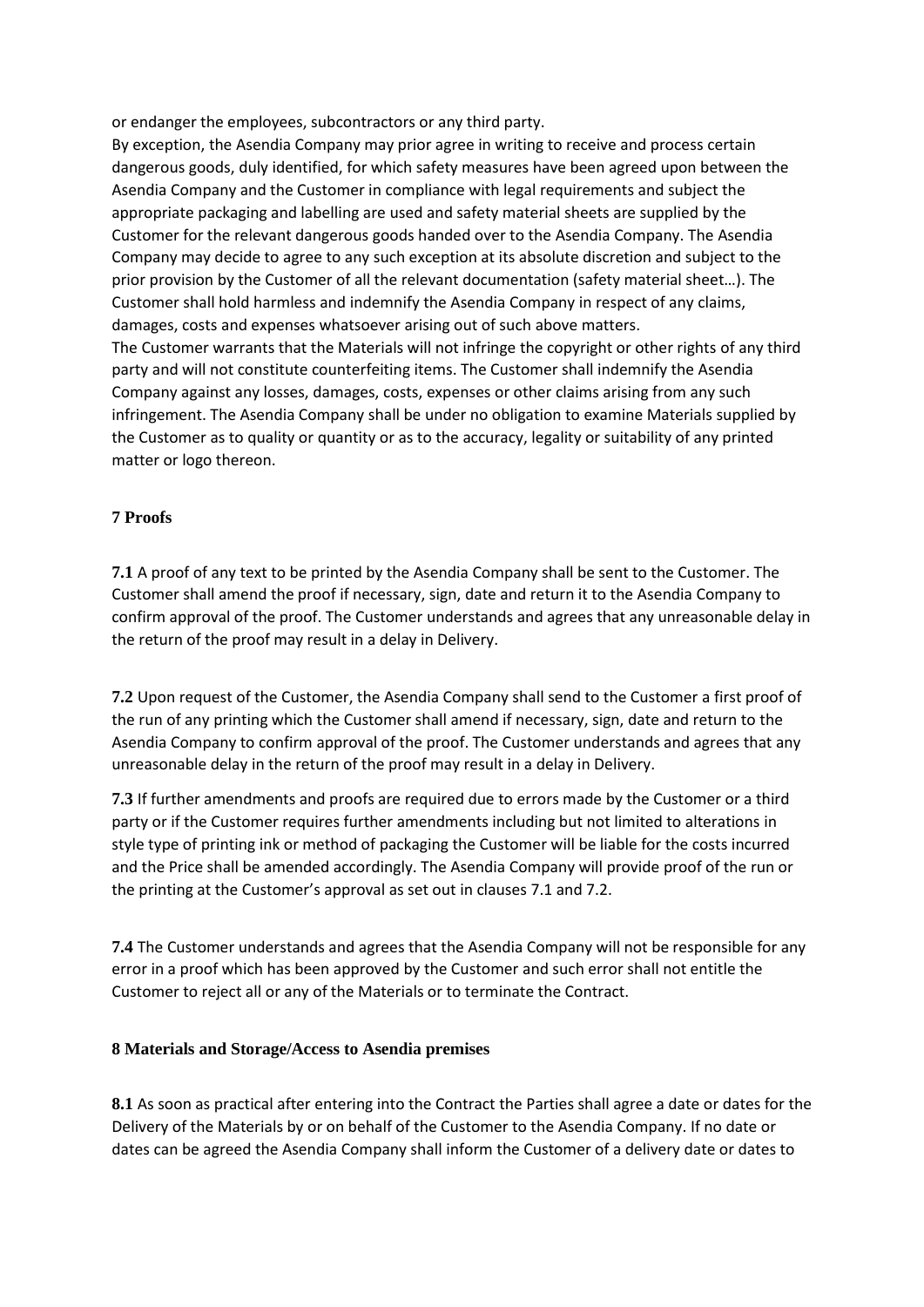enable the Asendia Company to perform its obligations set out in the Contract and the Customer shall procure Delivery on such date or dates.

**8.2** Materials delivered to the Asendia Company's premises prior to the delivery date or dates set out in Clause 8.1 above will be charged a 'pallet per week' rate for storage unless otherwise agreed in writing. However Materials stored for mailings shall be stored free of charge by the Asendia Company for a period up to seven (7) days. Thereafter the 'pallet per week' rate for storage shall be applicable.

**8.3** The Asendia Company, at the Customer's expense shall return to the Customer or its nominee or (if agreed with the Customer) dispose of any Materials remaining on the Asendia Company's premises following completion of Delivery.

**8.4** Where postponement of Delivery is agreed by the Parties the Customer shall pay any costs and expenses (including but not limited to the Asendia Company's storage charges) incurred by the Asendia Company occasioned thereby. The Materials shall be held at the Customer's risk as from the date of postponement.

**8.5** When attending Asendia's facilities (in particular for the delivery of Mail or Materials to the Asendia Company), the Customer will ensure that his employees and sub-contractors will respect the site's health and safety and security regulations.

### **9 Delivery and Completion**

**9.1** The Asendia Company will use its reasonable endeavours to deliver the VAS on or before the date or dates estimated in the Contract but unless the Contract otherwise expressly provides such date or dates shall constitute only statements of expectation and shall not be binding on the Asendia Company. The Parties understand and agree that the date of Delivery shall not be of the essence of the Contract unless otherwise expressly agreed in writing between the Parties.

**9.2** Any unforeseen overtime/waiting time costs incumbent to the Customer (or third party entrusted by the Customer) incurred by the Asendia Company in seeking to achieve the delivery dates stated in the Contract shall be paid by the Customer. Unforeseen overtime/waiting time shall under no circumstance be subject to penalties.

**9.3** The Parties understand and agree that in accordance with custom and practice of fulfilment and printing services the Asendia Company shall be deemed to have complied fully with its obligations under the Contract if it shall deliver a quantity of Materials constituting plus or minus three per cent. The Price shall reflect delivered quantities.

**9.4** Where Delivery is to be by batches made each day, Delivery shall be deemed to constitute a separate enforceable Contract and the Asendia Company shall be entitled to issue and be paid on a separate invoice for each such Delivery.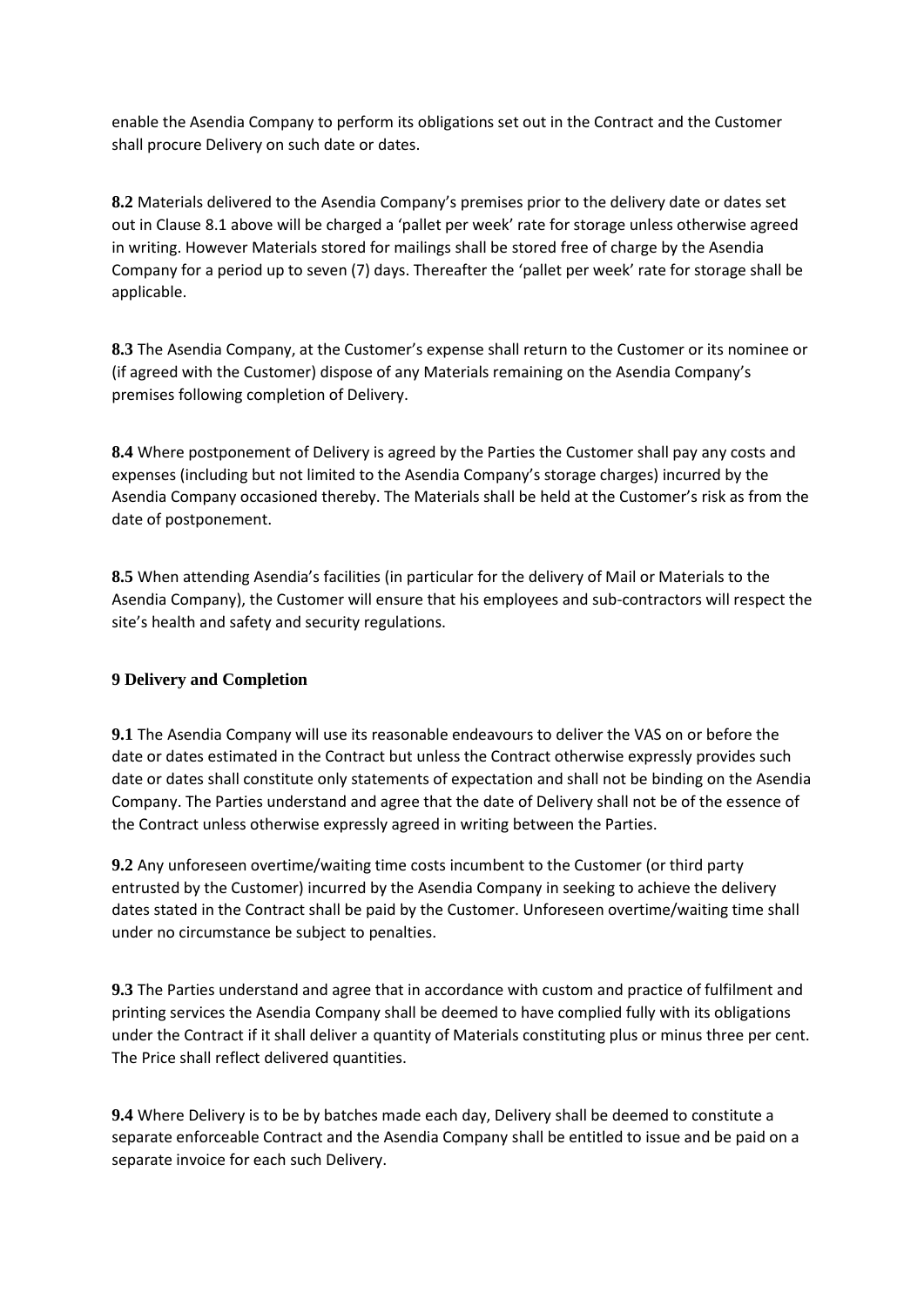Failure to make any one or more Deliveries shall not affect the enforceability of the order as to the remaining Delivery.

### **10 Air Conveyance**

**10.1** For air conveyance services, the Customer accepts Asendia Company's delivery aims, process specifications and cut off time as notified from time to time by the Asendia Company. Unless otherwise agreed between the Parties, the airline companies' flights and transport itineraries shall be chosen by the Asendia Company at its sole discretion. The Customer will ensure that only Mail to international destinations (non UK) will be handed over to the Asendia Company for air conveyance services.

**10.2** Air conveyance services are subject to the prohibitions of Dangerous Goods as respectively applicable to parcels and mail transportation, in the conditions described in the Asendia Company's GTC (Asendia Company's GTC are available on Asendia Company's website: www.asendia.co.uk). The Customer agrees that clauses 3 to 5.6 and 6 to 9 of the Asendia GTC shall specifically apply to air conveyance Services provided to the Customer by the Asendia Company, including the provisions of embargo rules and international sanctions described in clause 5.4 of Asendia UK GTC and in clause 3 of these VAS GTC. The Customer agrees that the Asendia Company is authorized at its sole discretion to remove, dispose, destruct or return to the Customer at the Customer's costs any Excluded Mail or Dangerous Goods included in the Mail handed over to the Asendia Company. The Customer agrees that the provisions of this clause 10 are applicable to any Mail shipped (either on transit transport or not) by any Customer, including any postal Designated Operator in the meaning of the Universal Postal Convention.

**10.3** The Customer understands and agrees that for air conveyance services the Asendia Company doesn't screen the parcels and/or mail entrusted by the Customer to the Asendia Company but passes this responsibility over to a third party. The Asendia Company has the right to charge the Customer for such screening service undertaken by such third party for security purpose.

**10.4** The Customer shall indemnify and hold the Asendia Company harmless against any loss, damage, costs (including legal fees) suffered or incurred by the Asendia Company and against all liabilities and related costs (including legal fees and costs) that the Asendia Company may incur towards third parties in relation with any shipment made by the Customer (or any third party acting on behalf of the Customer) containing Excluded Mail or Dangerous Goods. The Customer agrees to make benefit the Asendia Company of its insurance policy accordingly.

### **11 Data Services -Data protection**

### **11.1 Data supplied by Customer**

The following shall apply to data supplied by the Customer to the Asendia Company in electronic format meeting the Asendia Company's criteria, whether supplied on direct electronic transfer or otherwise: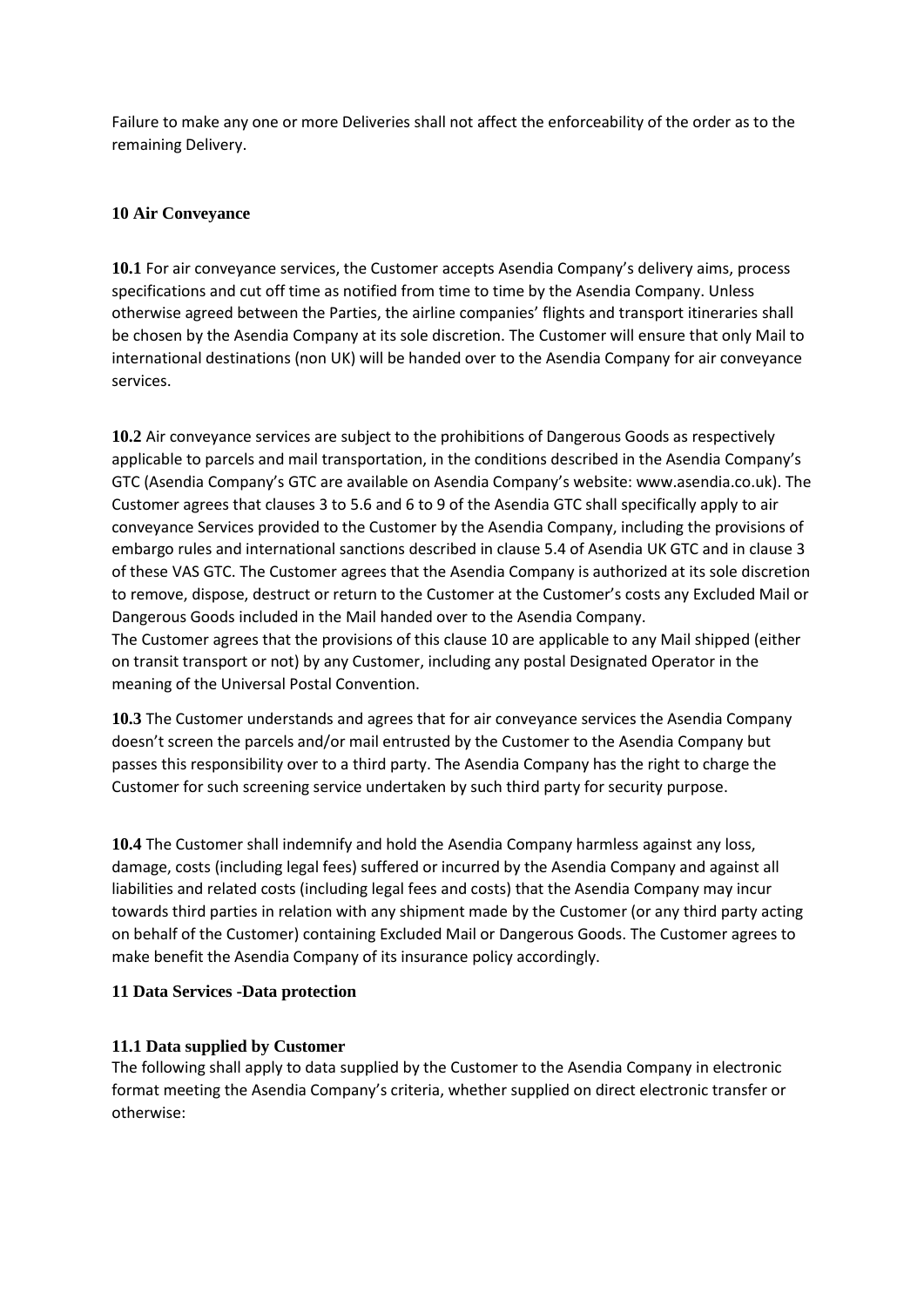**11.1.1** Customer warrants and shall ensure the following:

- that the data is clean, unadulterated, free of any computer viruses and capable of being read and processed by the Asendia Company;

- that the data is completely unambiguous with regard to its format and a specification as to the format of the data supplied and instructions for interpretation must be provided in writing; and - that the Customer will have retained a copy of any original electronic file it provides to Asendia Company.

**11.1.2** Customer further warrants to the Asendia Company that it will have checked the accuracy and compliance with clause 11.2 of all data supplied and the Asendia Company shall not be responsible for checking such accuracy and compliance unless otherwise agreed in writing, provided that the Asendia Company will notify Customer of any such inaccuracy or non-compliance, but only if and when Asendia Company has discovered it.

**11.1.3** If data is supplied in breach of any of the warranties contained in clauses 11.1.1 and 11.1.2, Asendia Company may in its discretion do any of the following:

- process the data, in which case Customer will accept the results as processed with such inherent defects arising by virtue of the breach of warranty; or

- require Customer to supply fresh data within such period as Asendia Company shall reasonably determine; or

- take appropriate corrective action at the expense of the Customer; or

-reject the data and terminate the Contract, in which case Customer shall pay Asendia Company's costs incurred to the date of termination.

### **11.2 Data Protection**

The Asendia Company undertakes to process any Personal Data provided by the Customer under the Customer's control in the conditions described in Appendix 1 ("Data Protection Agreement") of the present VAS GTC as described in section 23.

# **12 Warranties**

The Asendia Company warrants to the Customer that VAS will be provided using reasonable care and skill. Where the Asendia Company supplies any Materials in connection with the provision of such VAS (including information used for data cleansing services, if applicable) the Asendia Company does not give any warranty or other term as to their quality fitness for purpose or otherwise but shall where possible assign to the Customer the benefit of any warranty or indemnity given by the person providing the Materials to the Asendia Company.

# **13 Liability**

**13.1** The Asendia Company shall have no liability to the Customer for any loss, damage costs, expenses or other claims for compensation arising from any Materials which are incomplete or damaged on delivery to the Asendia Company or for instructions supplied by the Customer which are incomplete, incorrect, inaccurate, illegible or ambiguous or arising from the late delivery or non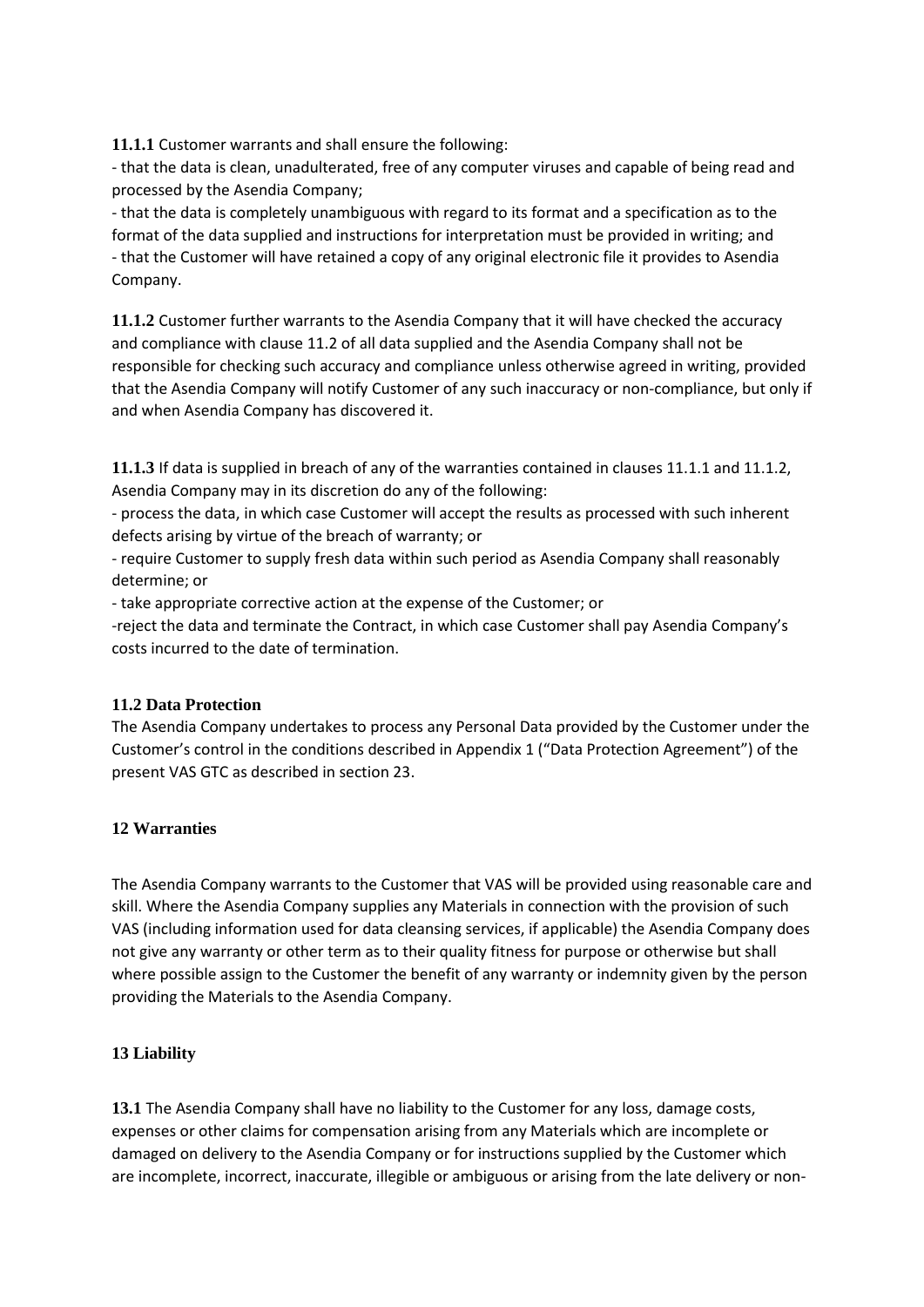arrival of Materials or any other fault of the Customer or third party in relation to the provision of the VAS.

**13.2** Without prejudice to the application of clause 13.1 above and 13.3 below, if the relevant VAS comprise Materials (including goods) held in storage, the Asendia Company's liability for any loss, damage or spoilage to the Materials handed over by the Customer (or by a third party acting on behalf of the Customer) shall be limited to the proven damage and shall not exceed the lower of: (i) a total £100 per kilo gross weight lost or damaged, with a maximum liability of £1000; or (ii) the purchase cost for a reseller or the production cost for a producer; or

(iii) the repair cost where the item is damaged; or

(iv) the market value of the item (not including the market value of any message and/or information that it carries).

The Customer is responsible for insuring the Materials for all risks exceeding these thresholds under the conditions described in clause 14 below.

**13.3** Except in respect of death or personal injury caused by the Asendia Company's negligence or as expressly provided in these terms and conditions the Asendia Company shall not be liable to the Customer by reason of any representation (unless fraudulent) or any implied warranty condition or other term or any duty at common law or under the express terms of the Contract for any loss of profit, loss of revenue, loss of business, damage to the Customer's reputation or goodwill or any indirect special or consequential loss, damage, costs expenses or other claims (whether caused by the negligence of the Asendia Company its employees or agents or otherwise) which arise out of or in connection with the provision of VAS or their use by the Customer. In any case, the entire liability of the Asendia Company under or in connection with the Contract shall be limited to the proven loss or damage and shall not exceed the total VAS invoice value (excluding postage charges) for that work or the sum of £5,000 whichever shall be the lesser.

**13.4** If notwithstanding that the Asendia Company has used its reasonable endeavours the Asendia Company fails to despatch or deliver the Materials to the Carrier or to deliver Materials by such date or dates set out in the Contract such failure shall not constitute a breach of the Contract (unless expressly otherwise agreed in writing) and the Customer shall not be entitled to rescind or repudiate the Contract or to claim compensation for such failure or for any consequential loss or damage resulting there from.

**13.5** By derogation to clauses 13.1 to 13.4 above the liability of the Asendia Company for air conveyance Services is ruled by the Asendia Company's GTC as described above in clause 10.

#### **14 Insurance and Risk**

The Customer is responsible for insuring the Materials whilst on the premises of the Asendia Company. The Customer shall insure the Materials for all risks including but not limited to insurance for fire and spoilage and accidental loss or damage and risks in transit. All Materials are delivered to and stored by the Asendia Company at the sole risk of the Customer and the Asendia Company shall have no other liability than those described above in clause 13.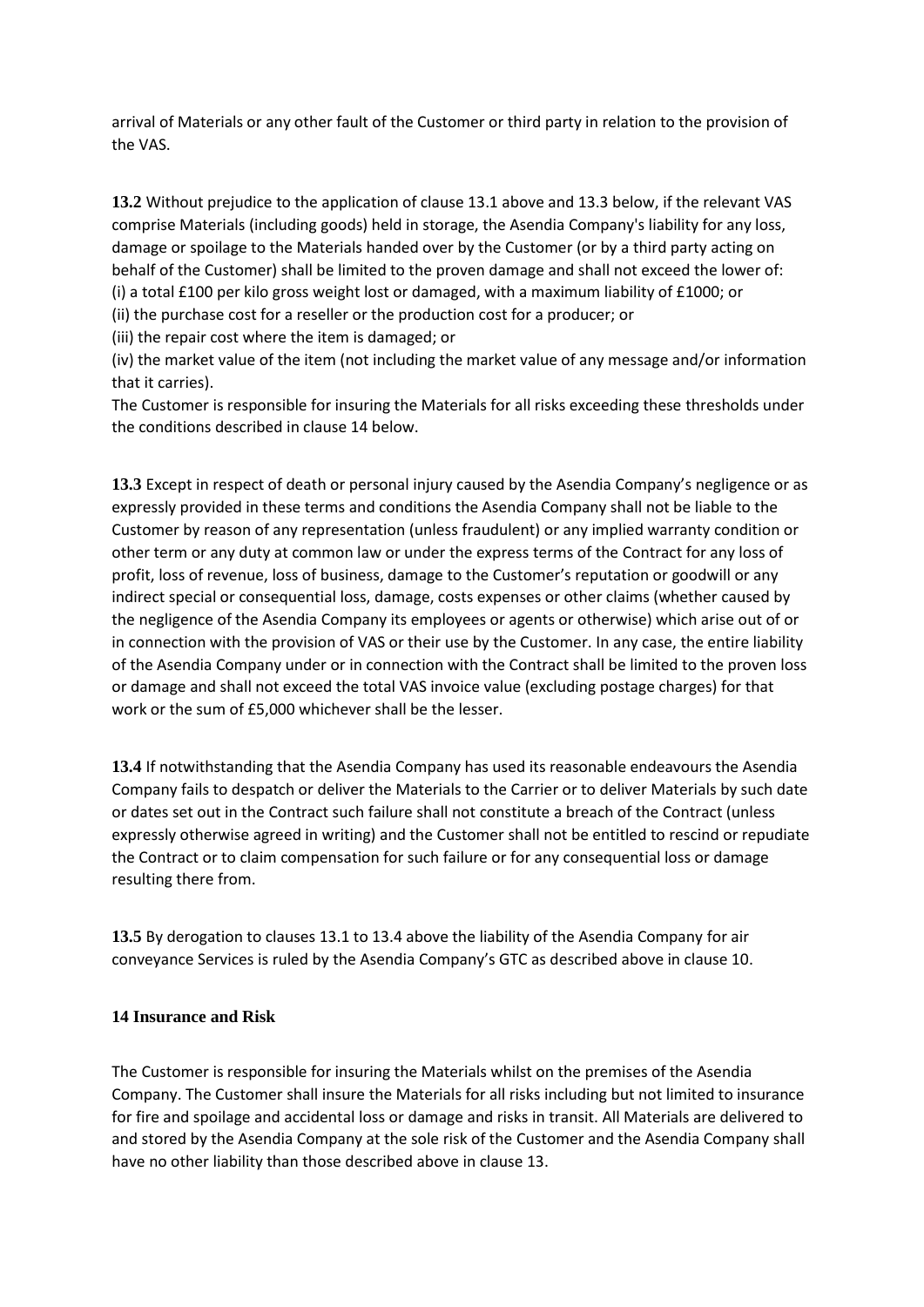#### **15 Force Majeure**

**15.1** If the Asendia Company shall be prevented or hindered from providing VAS or any part thereof in accordance with the Contract by any circumstances beyond its reasonable control (including without prejudice to the generality of the foregoing fire, flood, civil strife, legislation, delays in transit shortages of or breakdown of plant, delay by suppliers, trade disputes and all other causes whether or not of a like nature beyond the reasonable control of the Asendia Company) further performance of the Contract shall be suspended for so long as the Asendia Company is so prevented or hindered (provided that if the performance of the Contract shall be suspended for more than thirty (30) days the Customer and the Asendia Company shall be entitled by notice in writing to the other forthwith to terminate the Contract or to cancel any outstanding part thereof and in such circumstances the Customer shall pay at the Contract rate for all Materials supplied and all work done by the Asendia Company to the actual date of such termination).

**15.2** The Asendia Company shall not have any liability to the Customer for any direct or consequential loss or damage suffered by the Customer as a result of the Asendia Company's inability to perform its obligations under the Contract in the circumstances set out in clause 15.1. The Asendia Company will be entitled to make a reasonable charge for any expenses it incurs following and resulting from such suspension.

#### **16 TUPE**

The Parties believe and agree that the commencement, expiry or termination of the Contract (whatever the cause) will not constitute a relevant transfer for the purpose of a TUPE. Consequently no employee will transfer from the Customer to the Asendia Company at the commencement date of the Contract or any other date. Notwithstanding the foregoing, the Customer agrees to indemnify the Asendia Company fully and to hold it harmless at all times from and against all actions, proceedings, claims, demands, expenses, awards, costs (including legal fees), losses and all other liabilities whatsoever that the Asendia Company may suffer or incur in any way connected with or arising from any claim or allegation made by any employees (or on their behalf), former employees or person claiming to be an employee arising out of their employment or its termination on the basis that the commencement, the implementation, the termination or the expiry of the Contract amounts to a relevant transfer for the purpose of TUPE.

### **17 Confidentiality**

The Asendia Company and the Customer shall keep in strict confidence all technical, financial and commercial information, specifications, inventions, processes or information relating to the strategy (hereinafter the "Confidential Information") which have been disclosed (or collected incidentally) under or in conjunction with their contractual relationship. The Asendia Company and the Customer shall restrict disclosure of such Confidential Information to such of their employees, agents or subcontractors who need to know the same for the purpose of the provision of the Services. Confidential Information shall not include information that a) is or become generally available to the public other that in relation to a disclosure in violation to the Contract or (b) is or become available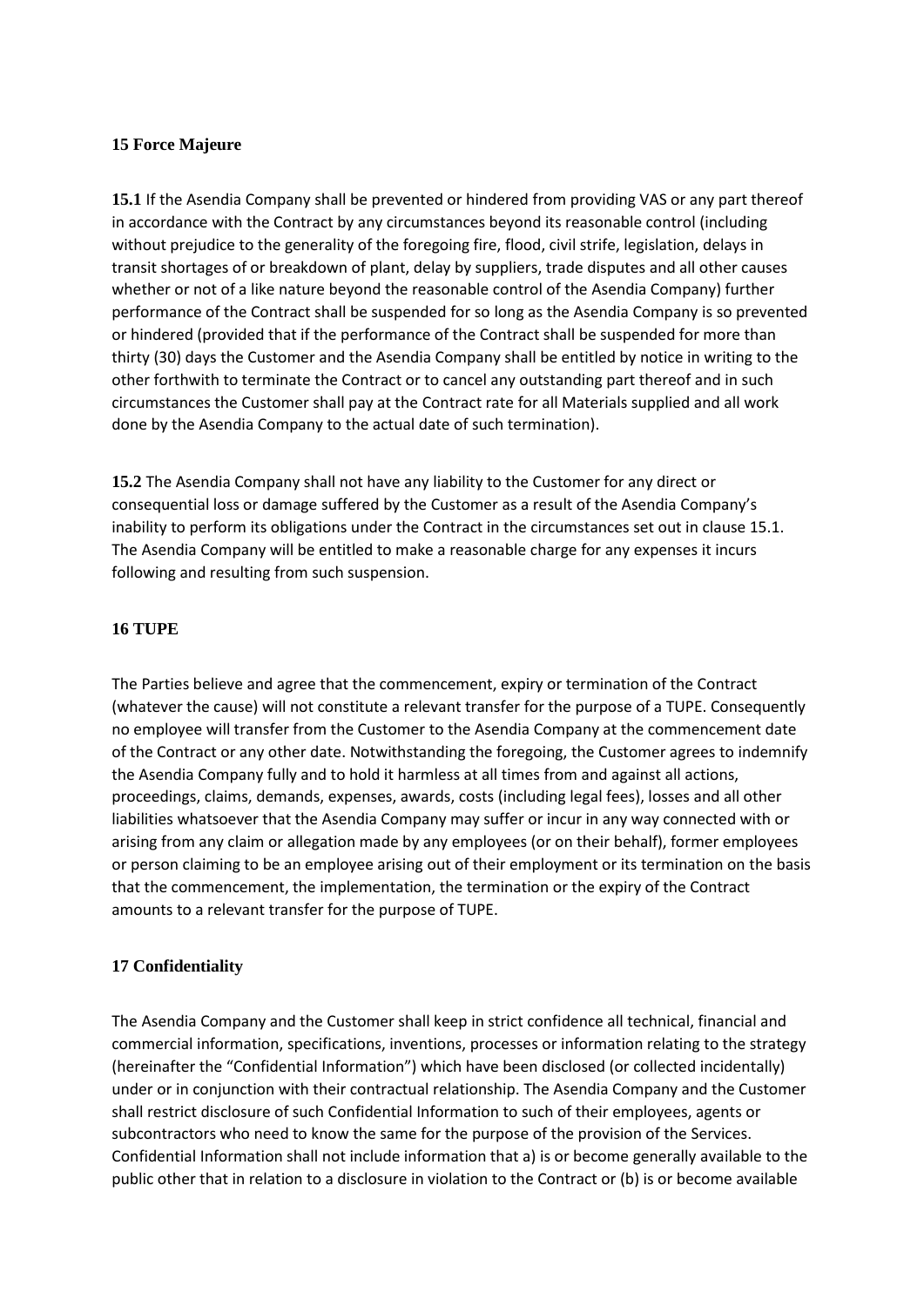to the recipient Party on a no confidential basis from a source that is authorized to disclose it or (c) in the event that the recipient Party is required by applicable law, by decision of a competent jurisdiction or authority to disclose it (in this case, the recipient Party shall inform the other Party as soon as practically and legally possible to allow the other Party to take all appropriate protective measures against such disclosure as authorized by law).

The Asendia Company and the Customer shall apply reasonable safeguards against the unauthorized disclosure of Confidential Information and protect Confidential Information in the same manner and to the same degree that they protect their own Confidential Information. The obligation to maintain confidentiality shall remain in effect for a period of three (3) years after the expiration or the termination of the Contract.

### **18 General Lien**

Without Prejudice to other remedies, the Asendia Company shall in respect of all unpaid debts due from the Customer have a general lien on all Materials in its possession (whether worked upon or not) and shall be entitled on the expiration of fifteen (15) days written notice to dispose of such Materials as it thinks fit and apply any proceeds towards such debt.

# **19 Termination**

**19.1** Either Party may at any time terminate the Contract by giving written notice to the other Party if the other Party commits any breach of these terms and conditions and (if capable of remedy) fails to remedy the breach within fifteen (15) days after being required by written notice to do so. Either Party may also at any time terminate the Contract by giving written notice to the other Party if the other Party goes into liquidation, if a receiver is appointed, if (in the case of an individual of firm) the other Party becomes bankrupt, makes a voluntary arrangement with his or its creditors or has a receiver or administrator appointed.

**19.2** Unless the Contract is terminated for cause in the conditions described in clause 19.1 above, each Party may terminate the Contract (ordinary termination) by giving a three (3) months written notice to the other Party if the VAS provided to the Customer include a fulfilment centre service. In such case, the Customer shall organize the removal of the Materials stored by the Asendia Company within fifteen (15) days from the date the termination is effective.

After that period, the Asendia Company may at its absolute discretion (a) send the remaining Materials to the Customer at the Customer's costs, or (b) sell, dispose or destroy the remaining Materials that will be deemed abandoned by the Customer, without prejudice to the Asendia Company's right to recharge any additional costs incurred by the Asendia Company, such as storage, transportation and destruction costs.

### **20 Subcontracting – process organization**

**20.1** The Asendia Company may sub-contract part or all of the provision of VAS under the Contract without however affecting its liability to the Customer.